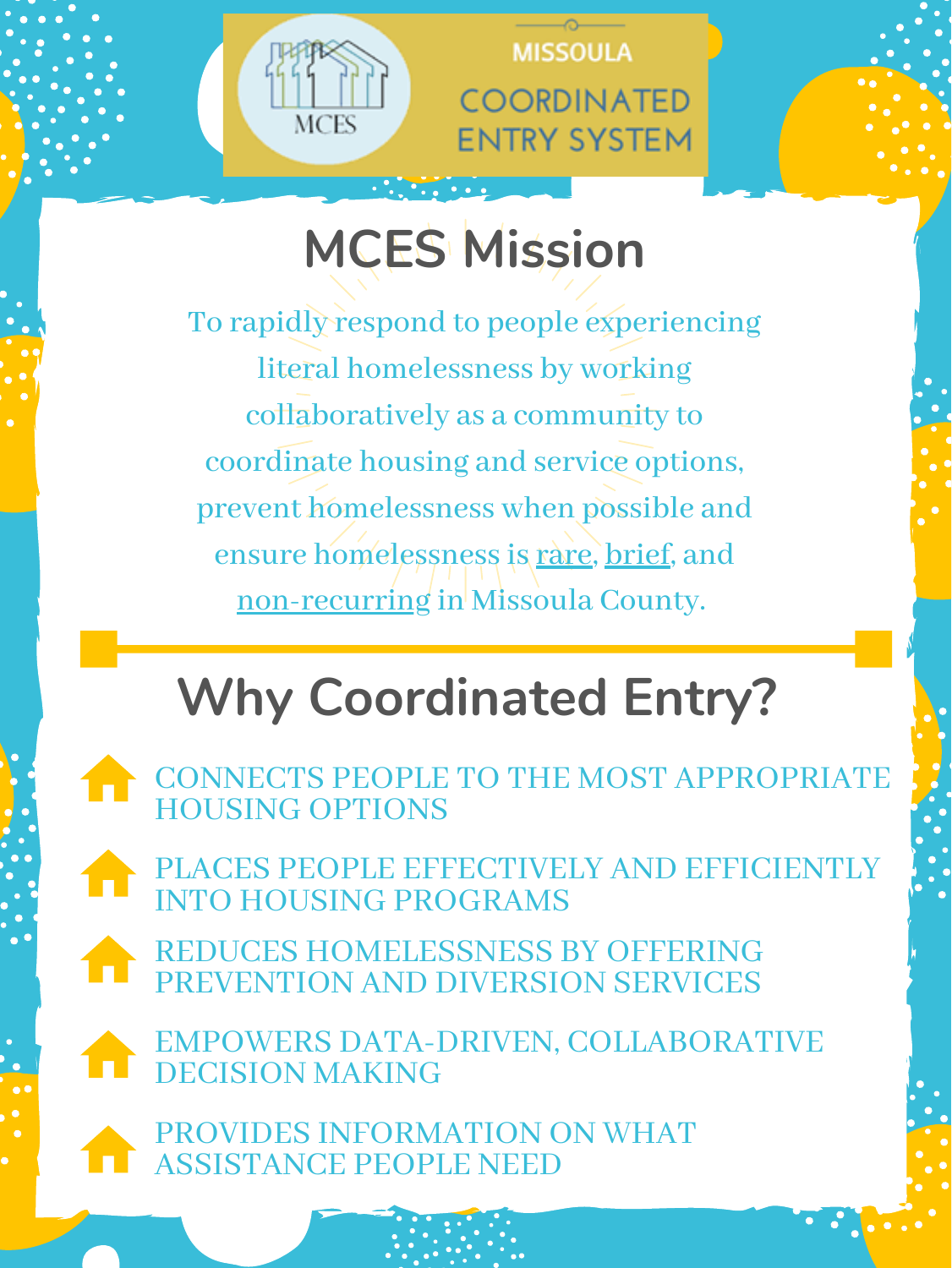## **How does MCES work?**

PEOPLE EXPERIENCING LITERAL HOMELESSNESS SHOULD

BE REFERRED DIRECTLY TO THESE ORGANIZATIONS

IF HOUSING ASSESSMENT IS NECESSARY, THE ORGANIZATION WILL DO SO AND THEN IMMEDIATELY REFER TO AN APPROPRIATE EMERGENCY SHELTER

# To house all people experiencing literal homelessness within 90 days from accessing the Missoula Coordinated Entry System. **MCES Goal**

STAFF MEMBERS OF THESE ORGANIZATIONS OFFER THE SAME APPROACH AT ALL ACCESS POINTS AND ARE TRAINED IN TRIAGE, DIVERSION, AND ASSESSMENT SERVICES

BASED ON THE HOUSING ASSESSMENT RESULTS, THE HOUSEHOLD WILL BE REFERRED TO THE MOST APPROPRIATE COMMUNITY RESOURCES, WHICH MAY INCLUDE A RAPID RE-HOUSING OR PERMANENT SUPPORTIVE HOUSING PROGRAM